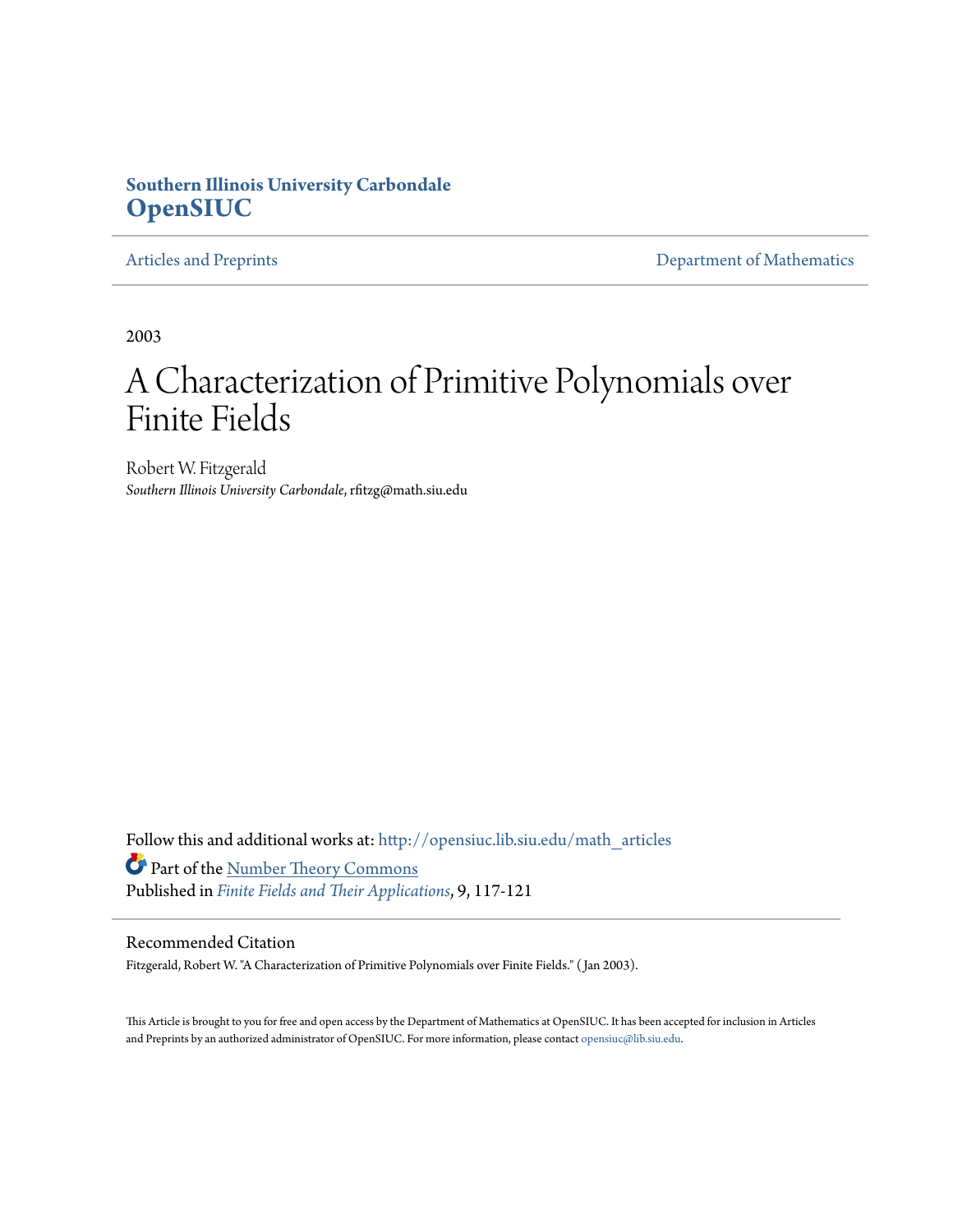## A CHARACTERIZATION OF PRIMITIVE POLYNOMIALS OVER FINITE FIELDS

ROBERT W. FITZGERALD

Southern Illinois University

#### 1. The Characterization.

Let p be a prime and q a power of p.  $GF(q)$  denotes the field of order q.

**Theorem.** Let  $p(x)$  be an irreducible polynomial of degree k over  $GF(q)$ . Set  $m = q^k - 1$ . Define  $g(x) = (x^m-1)/(x-1)p(x)$ . Then  $p(x)$  is primitive iff  $g(x)$  has exactly  $(q-1)q^{k-1}-1$ non-zero terms.

Proof. Write:

$$
p(x) = p_0 x^k + p_1 x^{k-1} + \dots + p_k = \sum_{i=0}^k p_i x^{k-i}
$$
  

$$
g(x) = \epsilon_1 x^{m-1-k} + \epsilon_2 x^{m-2-k} + \dots + \epsilon_{m-k} = \sum_{j=1}^{m-k} \epsilon_j x^{m-j-k}
$$

Note that  $p_0 = 1$ . Now  $p(x)g(x) = (x^m - 1)/(x - 1) = x^{m-1} + x^{m-2} + \cdots + x + 1$ . Matching the coefficient of  $x^{m-\ell}$  gives

(1) 
$$
\sum_{i+j=\ell} p_i \epsilon_j = 1.
$$

For  $\ell = n + k$ ,  $n \geq 1$ , this becomes

$$
\sum_{i=0}^{k} p_i \epsilon_{n+k-i} = 1.
$$

Since  $p_0 = 1$  we can write this as:

(2) 
$$
\epsilon_{n+k} = -\sum_{i=1}^{k} p_i \epsilon_{n+k-i} + 1
$$

We will view (2) as an (infinite) linear recurring sequence. The initial values  $\epsilon_1, \epsilon_2, \ldots \epsilon_k$ can be computed from (1) by taking  $\ell = 1, 2, \ldots, k$ . We form the homogeneous version of

Typeset by  $A_{\mathcal{M}}S$ -T<sub>F</sub>X

.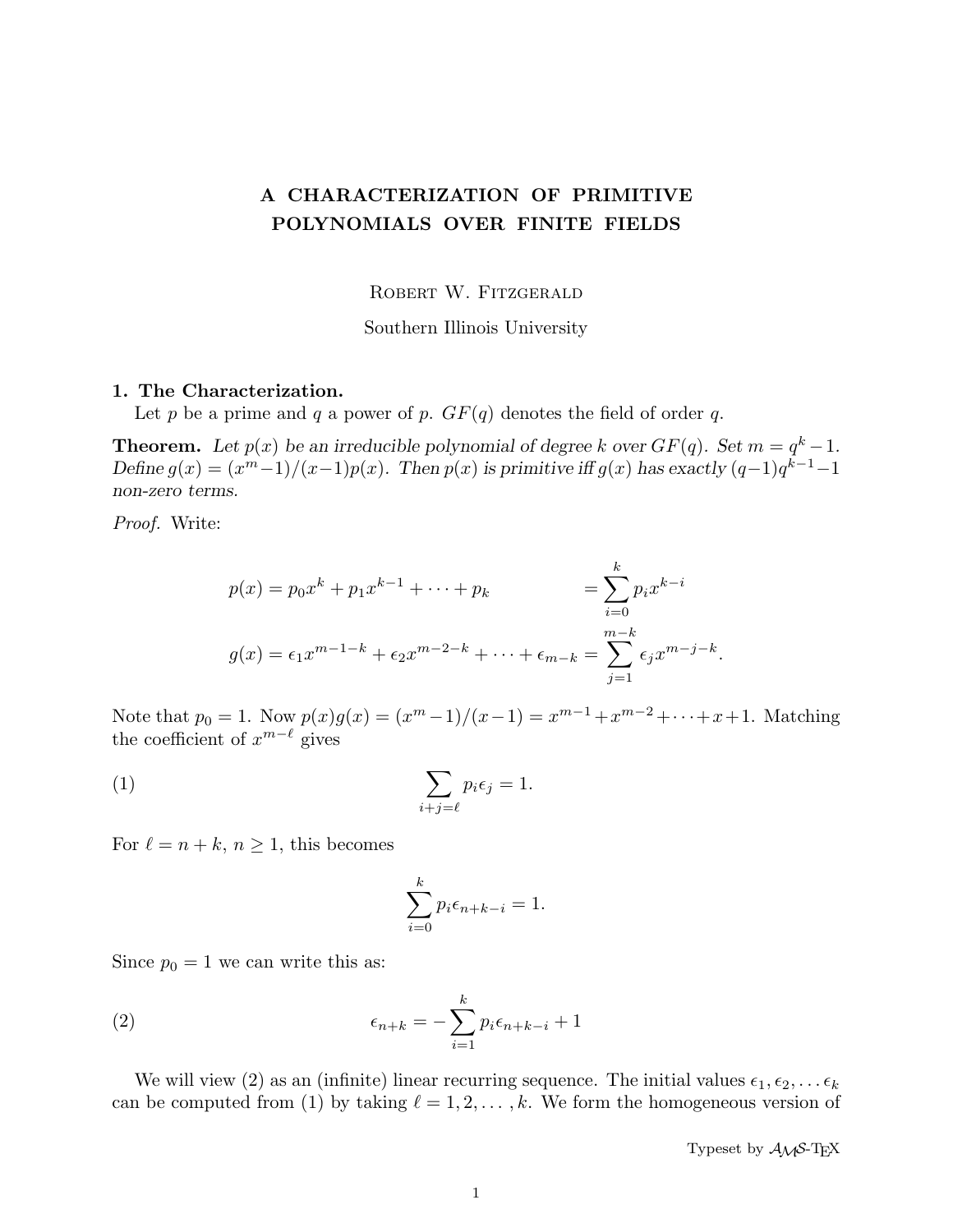(2) in the usual way. Write out the formula for  $\epsilon_{n+k+1}$  and subtract the formula for  $\epsilon_{n+k}$ . This yields:

(3) 
$$
\epsilon_{n+k+1} = (1-p_1)\epsilon_{n+k} + \sum_{i=1}^{k-1} (p_i - p_{i+1})\epsilon_{n+k-i} + p_k \epsilon_n.
$$

**Claim 1.** The characteristic polynomial of (3) is  $(x - 1)p(x)$ .

By definition, the characteristic polynomial is:

$$
f(x) = x^{k+1} + (p_1 - 1)x^k + \sum_{i=1}^{k-1} (p_{i+1} - p_i)x^{k-i} - p_k.
$$

This is easily checked to be  $(x-1)p(x)$ .

We consider the linear recurring sequence with characteristic polynomial  $p(x)$ , namely:

(4) 
$$
\eta_{n+k} = -p_1 \eta_{n+k-1} - p_2 \eta_{n+k-2} - \cdots - p_k \eta_n,
$$

with the initial values  $\eta_1, \eta_2, \ldots, \eta_k$  to be determined.

**Claim 2.** There is a non-zero K and choices for  $\eta_1, \ldots, \eta_k$  such that  $\epsilon_i = \eta_i + K$ , for all  $i \geq 1$ .

Let  $S(f(x))$  be the vector space of all sequences satisfying  $f(x)$ . By [1, 6.55]

$$
S(p(x)) + S(x - 1) = S((x - 1)p(x)).
$$

A sequence is in  $S(x-1)$  iff  $s_{n+1} = s_n$  for all n, that is, iff it is a constant sequence. Say  $s_n = K$  for all n. Now (4) is in  $S(p(x))$  and (3) is in  $S((x-1)p(x))$ , by **Claim 1**. Hence  $\epsilon_i = \eta_i + K$ , for all i, for some choice of initial  $\eta_i$ .

We lastly check that  $K \neq 0$ . We have:

$$
\eta_{k+1} = -p_1 \eta_k - p_2 \eta_{k-1} - \dots - p_k \eta_1
$$
  
\n
$$
\epsilon_{k+1} - K = -p_1(\epsilon_k - K) - p_2(\epsilon_{k-1} - K) - \dots - p_k(\epsilon_1 - K)
$$
  
\n
$$
= K(p_1 + \dots + p_k) - p_1 \epsilon_k - \dots - p_k \epsilon_1
$$
  
\n
$$
= K(p_1 + \dots + p_k) + \epsilon_{k+1} - 1,
$$

from (2). We thus have  $K(1 + p_1 + \cdots + p_k) = 1$  and so  $K \neq 0$ . (Note that in fact  $K = 1/p(1)$ .) This completes the proof of **Claim 2**.

Now (4) is periodic with least period  $e = \text{ord}(p(x))$  by [1, 6.28]. Thus (3) is also periodic with least period e, by **Claim 2**. For  $b \in GF(q)$  let  $Z_n(b)$  be the number of occurrences of b in one period of (4). Define  $Z_{\epsilon}(b)$  similarly. Note that  $Z_{\epsilon}(0) = Z_{\eta}(-K)$ .

Let  $h = m/e$ . Then h full periods give  $\epsilon_1, \epsilon_2, \ldots \epsilon_m$ . But we are only concerned with the coefficients of  $g(x)$ , namely,  $\epsilon_1, \epsilon_2, \ldots, \epsilon_{m-k}$ . We need to verify:

Claim 3.  $\epsilon_{m-k+1} = \epsilon_{m-k+2} = \cdots = \epsilon_m = 0.$ 

From (2) we have

$$
\epsilon_{m-k+1}=-p_1\epsilon_{m-k}-\cdots-p_k\epsilon_{m-2k+1}+1.
$$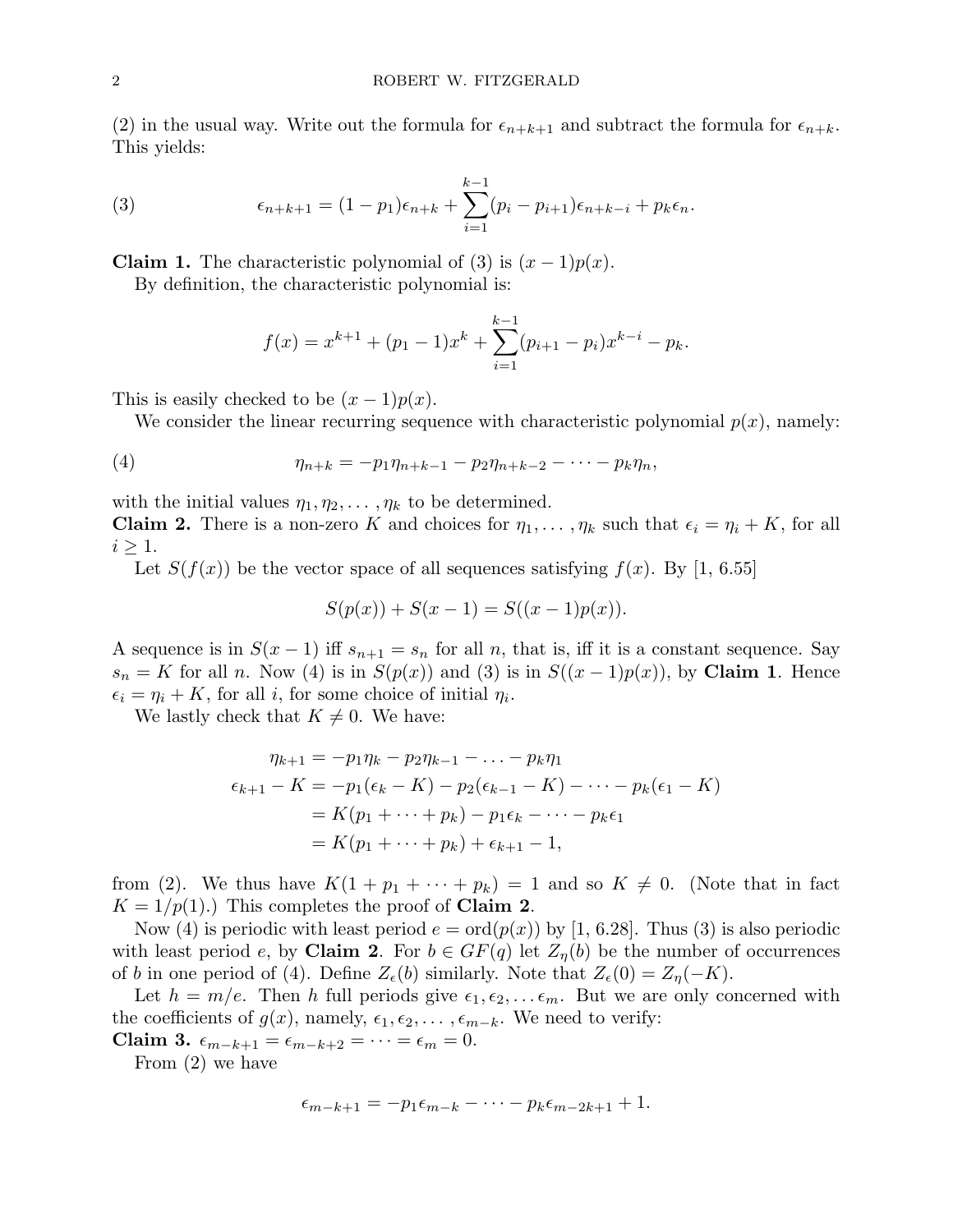Matching coefficients of  $x^{k-1}$  in  $p(x)g(x) = x^{m-1} + \cdots + x + 1$  gives

 $p_1\epsilon_{m-k} + \cdots + p_k\epsilon_{m-2k+1} = 1.$ 

Hence  $\epsilon_{m-k+1} = 0$ .

Again, from (2) we have

$$
\epsilon_{m-k+2} = -p_1 \epsilon_{m-k+1} - \dots - p_k \epsilon_{m-2k+2} + 1
$$
  
= 
$$
-p_2 \epsilon_{m-k} - \dots - p_k \epsilon_{m-2k+2} + 1,
$$

since  $\epsilon_{m-k+1} = 0$ . Matching coefficients of  $x^{k-2}$  gives

$$
p_2\epsilon_{m-k}+\cdots+p_k\epsilon_{m-2k+2}=1.
$$

Thus  $\epsilon_{m-k+2} = 0$ . Finish by induction.

First suppose  $p(x)$  is primitive. By [1, p. 244]

$$
Z_{\eta}(b) = \begin{cases} q^{k-1}, & \text{if } b \neq 0 \\ q^{k-1} - 1, & \text{if } b = 0. \end{cases}
$$

Then by Claim 2

$$
Z_{\epsilon}(b) = \begin{cases} q^{k-1}, & \text{if } b \neq K \\ q^{k-1} - 1, & \text{if } b = K. \end{cases}
$$

Since  $K \neq 0$ , we have  $Z_{\epsilon}(0) = q^{k-1}$ . Then the number of non-zero coefficients of  $g(x)$  is, by Claim 3,

$$
q^k - 1 - q^{k-1} = (q-1)q^{k-1} - 1.
$$

Now suppose  $p(x)$  is not primitive (so that  $h > 1$ ). The number of zero terms among  $\epsilon_1, \ldots, \epsilon_m$  is  $hZ_{\epsilon}(0)$ . The number of zero terms among  $\epsilon_1, \ldots, \epsilon_{m-k}$  is  $hZ_{\epsilon}(0) - k$  by **Claim 3.** Hence the number of non-zero terms in  $q(x)$  (of degree  $m-1-k$ ) is:

$$
q^{k} - 1 - k - (hZ_{\epsilon}(0) - k) = q^{k} - 1 - hZ_{\epsilon}(0).
$$

Suppose, by way of contradiction, that the number of non-zero terms of  $g(x)$  is  $(q-1)q^{k-1}-$ 1. Then we have  $hZ_{\epsilon}(0) = q^{k-1}$ . But q is a power of some prime p and so h (recall  $h > 1$ ) is also a power of p. But  $he = m = q^k - 1$ , a contradiction. Thus the number of non-zero terms of  $g(x)$  is not  $(q-1)q^{k-1}-1$ .  $\Box$ 

#### 2. Application to BCH codes.

We will only be concerned with primitive, narrow -sense BCH codes over  $GF(2)$ . Call a code  $\mathcal C$  trivial if it consists only of the zero vector and the vector of all 1's. We are interested in the non-trivial BCH codes of maximal designed distance. The following is well-known.